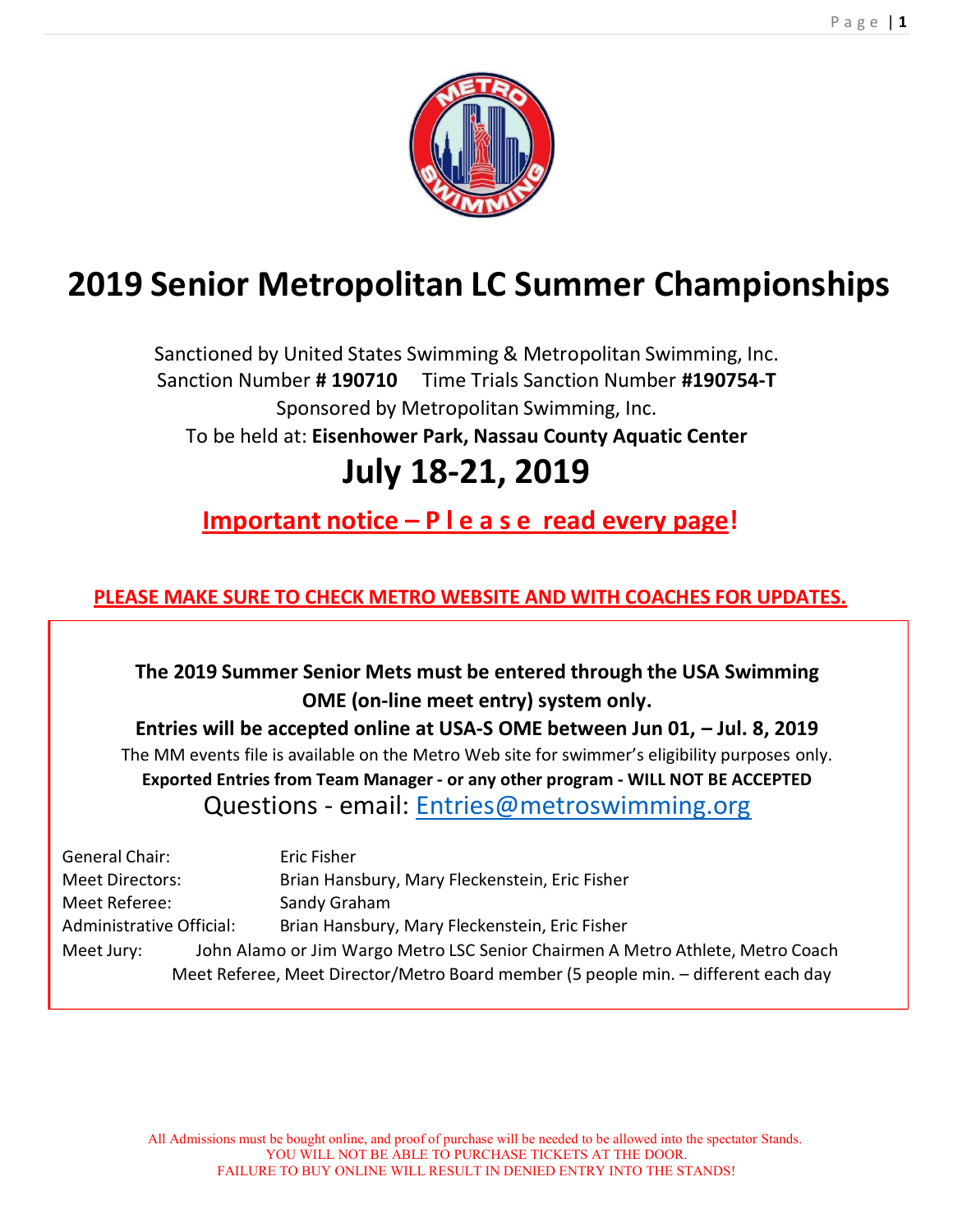# 2019 SENIOR METROPOLITAN LC SUMMER CHAMPIONSHIPS

Hosted by Metropolitan Swimming, Inc. NCAC

# July 18-21, 2019

# PLEASE READ CAREFULLY AND COMPLETELY!

SANCTION: Held under the sanction of USA Swimming/Metropolitan Swimming, Inc.,

- Sanction# #190710
- Time Trial# ‐ #190754T

LOCATION: Eisenhower Park ‐ Nassau County Aquatic Center (NCAC)

FACILITY: 10 x 50 meter lanes – minimum depth 2 meters. Colorado Timing System, with 10 lane scoreboard. The pool has been certified in accordance with Article 104.2.2C (4)

Upon arrival on Thursday Coaches will be handed a packet, in each packet will include a copy of the meet announcement, full meet psych sheet, individual session scratch sheets that will be used for your scratches throughout the meet. Scratches due Thursday 7/18 at 6:30 pm are for Friday events. Scratches due Friday 7/19

by 6:30 pm are for Saturday events. Scratches due Saturday 7/20 by 6:30 pm are for Sunday events.

\*\*COACHES WILL BE ASKED FOR HEAD COACH CELL CONTACT FOR SCRATCH PURPOSES\*\*

- NO SMOKING ALLOWED IN THE BUILDING.
- Teams are expected to police and maintain their areas on the pool deck.
- Athletes, parents and children are restricted to the pool area and spectators stands and are not authorized to be in any other part of the building. Offenders will be ejected from the facility.
- No locks may be left on NCAC lockers. Shaving is not permitted on the premises.
- No electronic audio or visual recording devices, including cell phones, are permitted in changing areas, rest rooms, or locker rooms. Failure to comply may result in expulsion from the meet.
- Photography and video recording behind the blocks is NOT permitted
- Deck Changes are prohibited.
- MEET DIRECTORS: Mary Fleckenstein metro.office@metroswimming.org Eric Fisher – eric.fisher@metroswimming.org Brian Hansbury – brian.hansbury@metroswimming.org
- QUESTIONS: E-mail all questions: Entries@metroswimming.org
- WEBSITE: Metro Swimming LSC: http://www.metroswimming.org
- OME: Online Meet Entry System: http://www.usaswimming.org
- OFFICIALS: Meet Referee: Sandy Graham e-mail: sandylgraham@earthlink.net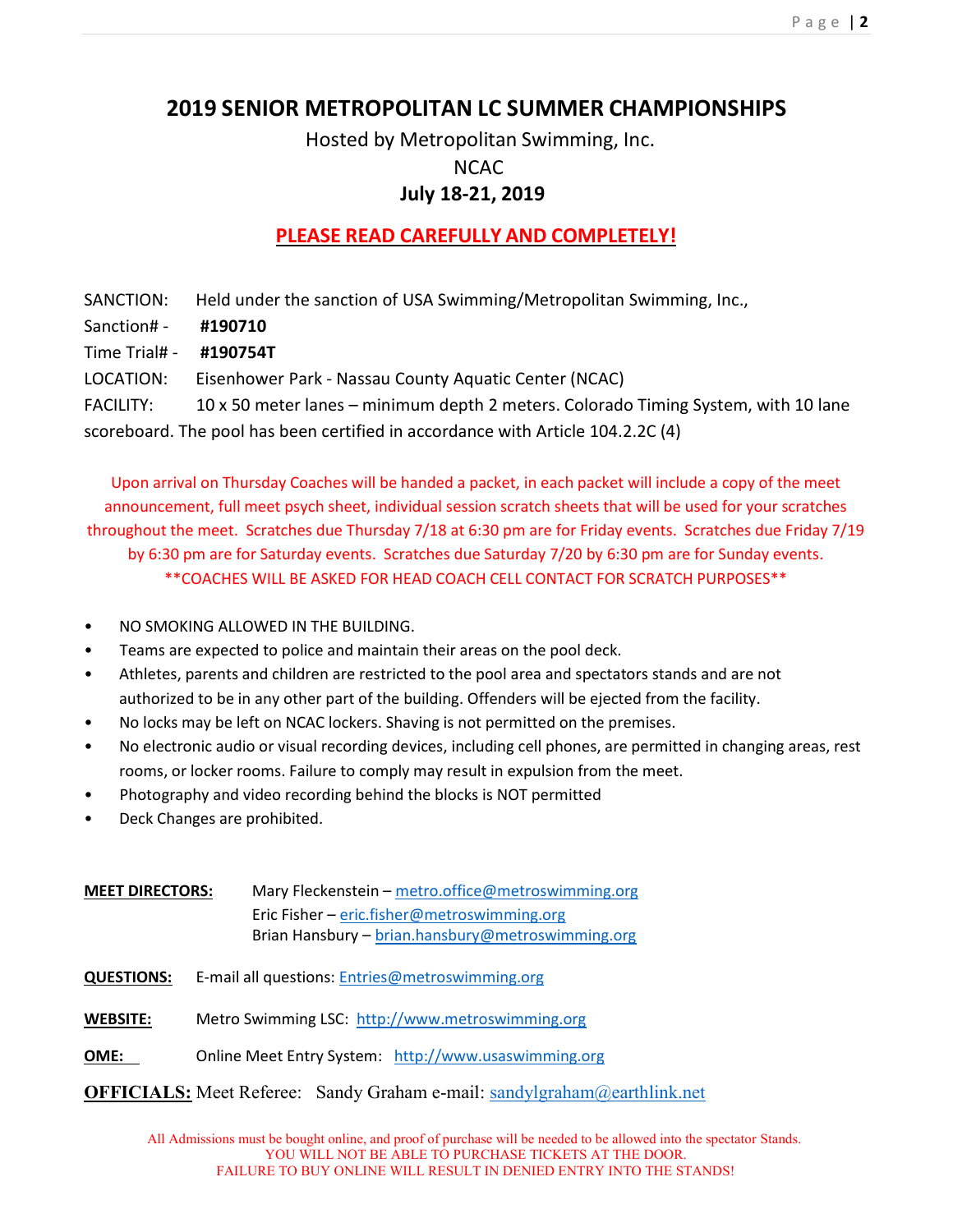The Senior Metropolitan Championship is a USA Swimming OQM. To sign up for the meet and to request an evaluation, please use this link.  $\rightarrow$  Application to Officiate and Request for Evaluation

Requests for evaluation received before July 08, 2019 will be given priority. For questions regarding evaluations, contact Mark Amodio: amodio@vassar.edu.

| <b>SENIOR CHAIR:</b> | Jim Wargo - Jim. Wargo@metroswimming.org          |  |  |  |  |
|----------------------|---------------------------------------------------|--|--|--|--|
|                      | John Alamo - John.Alamo@metroswimming.org         |  |  |  |  |
| <b>SAFETY CHAIR:</b> | John McIlhargy - John.Mcilhargy@metroswimming.org |  |  |  |  |
| <b>ATHLETE REPS:</b> | Mark Owens - Mark.Owens@metroswimming.org         |  |  |  |  |
|                      | Sydney Boals - Sydney.Boals@metroswimming.org     |  |  |  |  |

#### COACHES' MEETING:

A brief coaches' meeting will be held Friday to cover the meet and answer all questions. Further meetings will be at the discretion of the meet referee and meet staff and will be announced as needed.

#### SESSIONS:

Thursday: Timed Finals – 800 M Free / 800 M Fr Relay: Warm‐up 4:00 p.m. Meet Start: 5:30 p.m. 800 Free will be swum Fastest to Slowest Alternating Women and Men / 800 Free Relays will be swum Fastest to Slowest Alternating Women and Men with the possibility of a combined W/M Heat

#### Friday, Saturday and Sunday

| <b>PRELIMS:</b>                                | Prelim Sessions: Warm-up 7:30 a.m. Meet Start: 9:00 a.m.                             |  |  |  |  |  |
|------------------------------------------------|--------------------------------------------------------------------------------------|--|--|--|--|--|
| <b>FINALS:</b>                                 | Friday and Saturday Warm-up 4:30 p.m. Meet Start: 6:00 p.m.                          |  |  |  |  |  |
| Sunday Warm-up 5:00 p.m. Meet Start: 6:00 p.m. |                                                                                      |  |  |  |  |  |
|                                                | Sunday: Timed Finals - 1500 M Free: Warm-up and start TBA (between prelims & finals) |  |  |  |  |  |

#### DISTANCE EVENTS:

The 800 M Freestyle may be limited to 40 Women and 40 Men. The 1500 M Freestyle may be limited to 32 Women and 32 Men.

Swimmers entered in these events must confirm their intention to swim (POSITIVE CHECK‐IN) or they will not be seeded. The Meet Desk will NOT hunt down Coaches for swimmers declaration. Swimmers not checked in or scratched will be scratched from the event.

> \*\*Deadline for CHECK-IN is 4:45 pm for the 800 Free on Thursday. \*\* \*\*\*Deadline for CHECK-IN for the 1500 is Saturday 6:30 pm.\*\*\*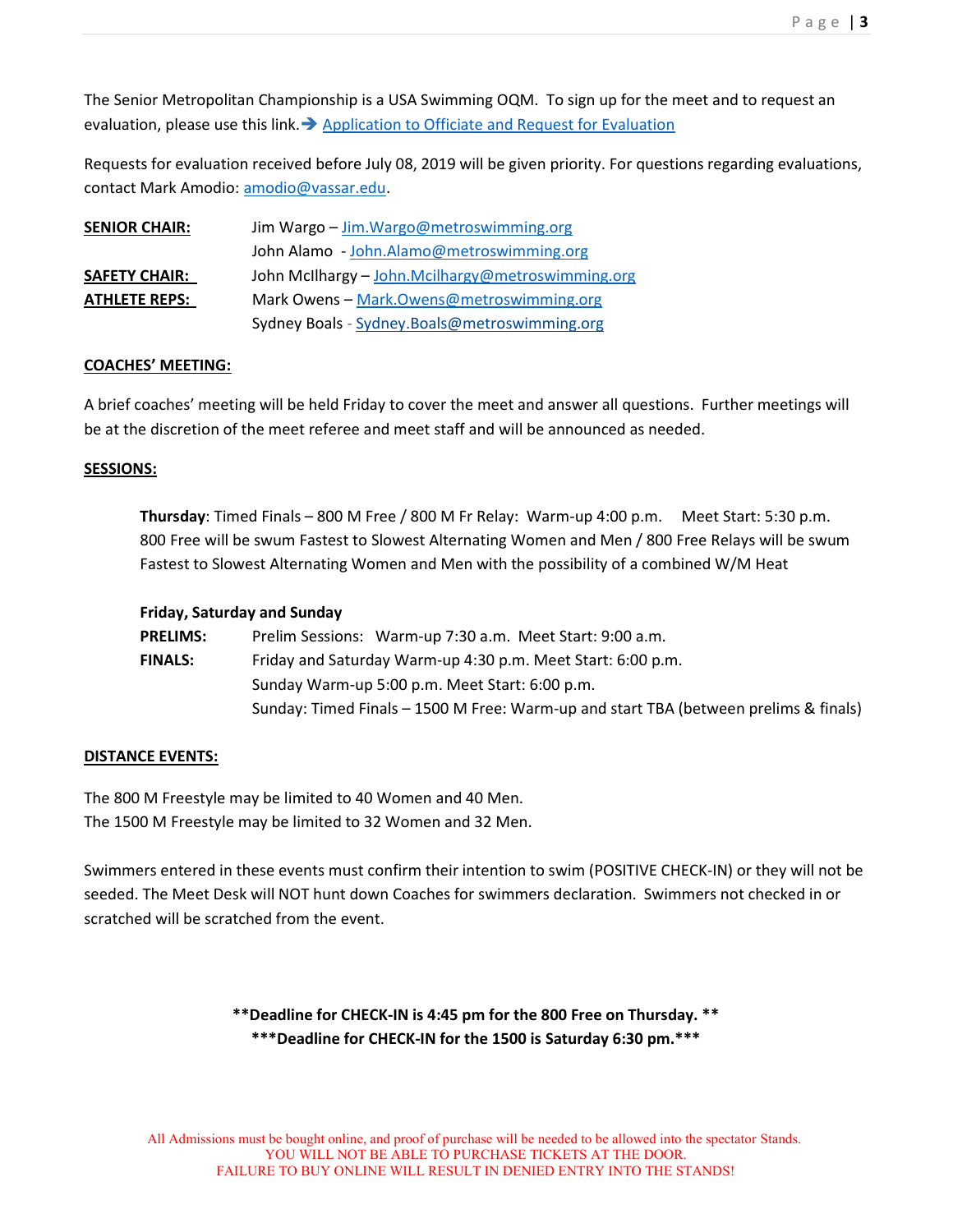#### WARM- UP:

All clubs must warm‐up under the supervision of a coach. Coaches should register at the pool desk when they arrive in order for their clubs to begin warm-up. Only swimmers entered in this meet may use the warm-up lanes.

All athletes must have a coach in attendance. Athletes participating in the meet without a coach must make prior arrangements with a club participating in the meet and ask for coach coverage. Please notify the Meet Director of any different coaching assignments.

Lane assignments are open on a first come first served basis. Clubs may share lanes with other clubs. No diving will be permitted, except in sprint lanes. Pace lanes will be reserved for swimmers who are being timed by their coaches.

Sprint and Pace Designated Lanes will open the last 30 Minutes of General Warmup. Entry into pool is feet‐first from the start end of the pool.

#### EQUIPMENT

 Swimmers may use equipment during the first hour of each warmup session (30 minutes of Sunday Finals Warmup) excluding hand paddles, stretch cords, snorkels and fins. No equipment may be used during the last 30 minutes of each warm‐up. Violations may result in disqualification from next individual event or expulsion from the meet.

#### FORMAT:

1. Coaches and swimmers shall have the responsibility to familiarize themselves with the current U.S.A. Swimming Rules and Regulations.

2. There will be preliminary heats and finals in all individual events except the 800 M and 1500 M Freestyle. These events and all relays will be Timed Finals.

During prelims, a break before the relays will be held at the discretion of the Meet Referee and or Meet Director.

3. All Relays are timed finals with the Top 16 relays swimming at Finals.

The event order for the evening sessions will be:

D Final – 8 swimmers (limited to swimmers 18 & under ‐ in 50's and 100's only)

C Bonus Final—8 swimmers

(Limited to swimmers 18 & under for all events 200 and above/ 100 Open to all)

Consolation Final—8 swimmers

Championship Final—8 swimmers

There will be a 10 minute break before the relays in all finals sessions.

4. All participating teams will be expected to time lanes during the meet. Teams should be ready to time at ANY session regardless of participation numbers.

## Timing and Work Assignments

All teams will be given at least one timing and or work assignment regardless of number of entries. Additional assignments will be allocated based of the size of your entry.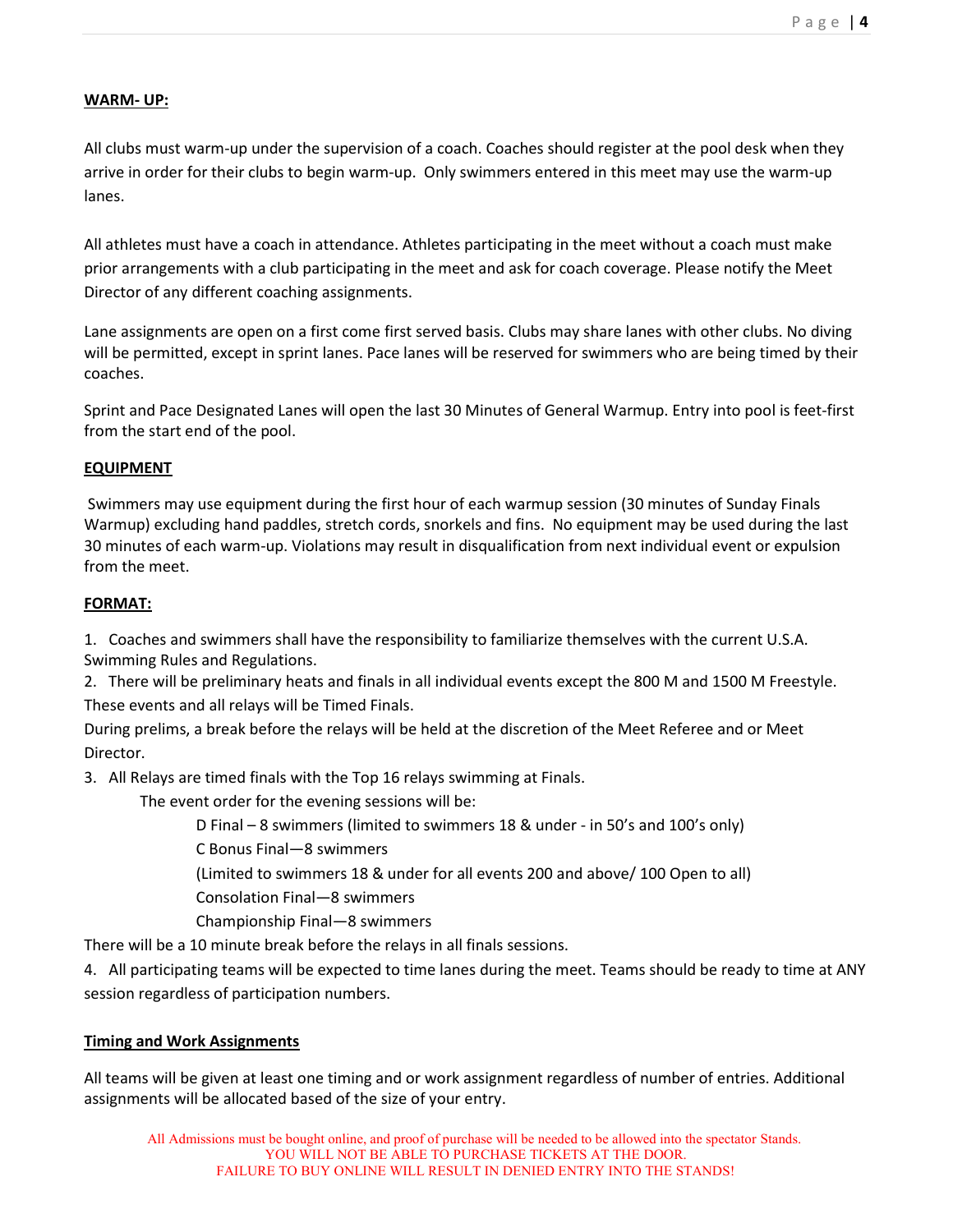Meet Directors will be looking at Team sizes for each session to fairly allocate assignments.

All assignments must be manned and filled for the entirety of the session. Teams that fail to fulfill work assignments will face a monetary penalty of \$500 per instance that must be paid prior to the next session or said team's swimmers will not be seeded. Payment by cash or check only.

Teams who begin an assignment but fail to complete the assignment for the duration of the session will be fined \$250 per situation. The fine must be paid prior to the start of the next session or swimmers will not be seeded. Payment by cash or check only.

#### FINALS:

| Thursday: | All heats of 800 Meter Freestyle to be swum fastest to slowest alternating Women and Men.<br>The 800 Free Relay will be swum fastest to slowest.                                                                                                                                                                                                                                                                                                                                                                                                  |
|-----------|---------------------------------------------------------------------------------------------------------------------------------------------------------------------------------------------------------------------------------------------------------------------------------------------------------------------------------------------------------------------------------------------------------------------------------------------------------------------------------------------------------------------------------------------------|
| Friday:   | Same order as the Prelims                                                                                                                                                                                                                                                                                                                                                                                                                                                                                                                         |
| Saturday: | Same order as the Prelims and the fastest 2 heats of the 400 Medley Relay.                                                                                                                                                                                                                                                                                                                                                                                                                                                                        |
| Sunday:   | Heats of the 1500 Meter Freestyle will run to finish approximately 10-15 minutes before the<br>start of warm-up for finals. They will be run alternating women and men, slowest to fastest.<br>Warm-up for the 1500 Meter Freestyle will be adjusted and announced after positive check-in.<br>The evening session will begin with the fastest heats of the 1500 Meter Freestyle, Women and<br>Men, followed by the remaining individual events in the same order as prelims; and the fastest 2<br>heats of the Women's and Men's 400 Free Relay. |

#### \*\*SUNDAY RELAYS\*\*

## Teams will have the option to choose to compete at the end of the morning session or at the end of finals on Sunday. Teams must declare intentions by 6:30 pm Saturday Night.

#### ELIGIBILITY:

- 1. All swimmers must be registered for 2019 with Metropolitan Swimming, Inc. as of the entry deadline. Any swimmer, who is entered and is unregistered will be scratched from the meet. Registrations will not be processed at the meet.
- 2. In addition, to be eligible to swim in this meet, swimmers must have competed in individual events in a minimum of three (3) Metropolitan Swimming Inc. sanctioned meets (or Regional or Nationals Championships while registered with and representing Metropolitan Swimming, Inc.) since January 1, 2019 Attendance at a meet as a relay‐only swimmer will not count as one of the 3 Metro Meets requirement.
- 3. Entry times must equal or better the qualifying standards. Long Course Meters (LCM) times will be the conforming standard and will be seeded faster than SCM and SCY times. Entry times may NOT be converted.
- 4. Times must have been achieved between January 1, 2018 and the meet entry deadline.
- 5. All times must be provable in the SWIMS Database.
- 6. Swimmers entered with un‐provable times will not be allowed to swim their events!
- 7. Relays may be entered with composite times.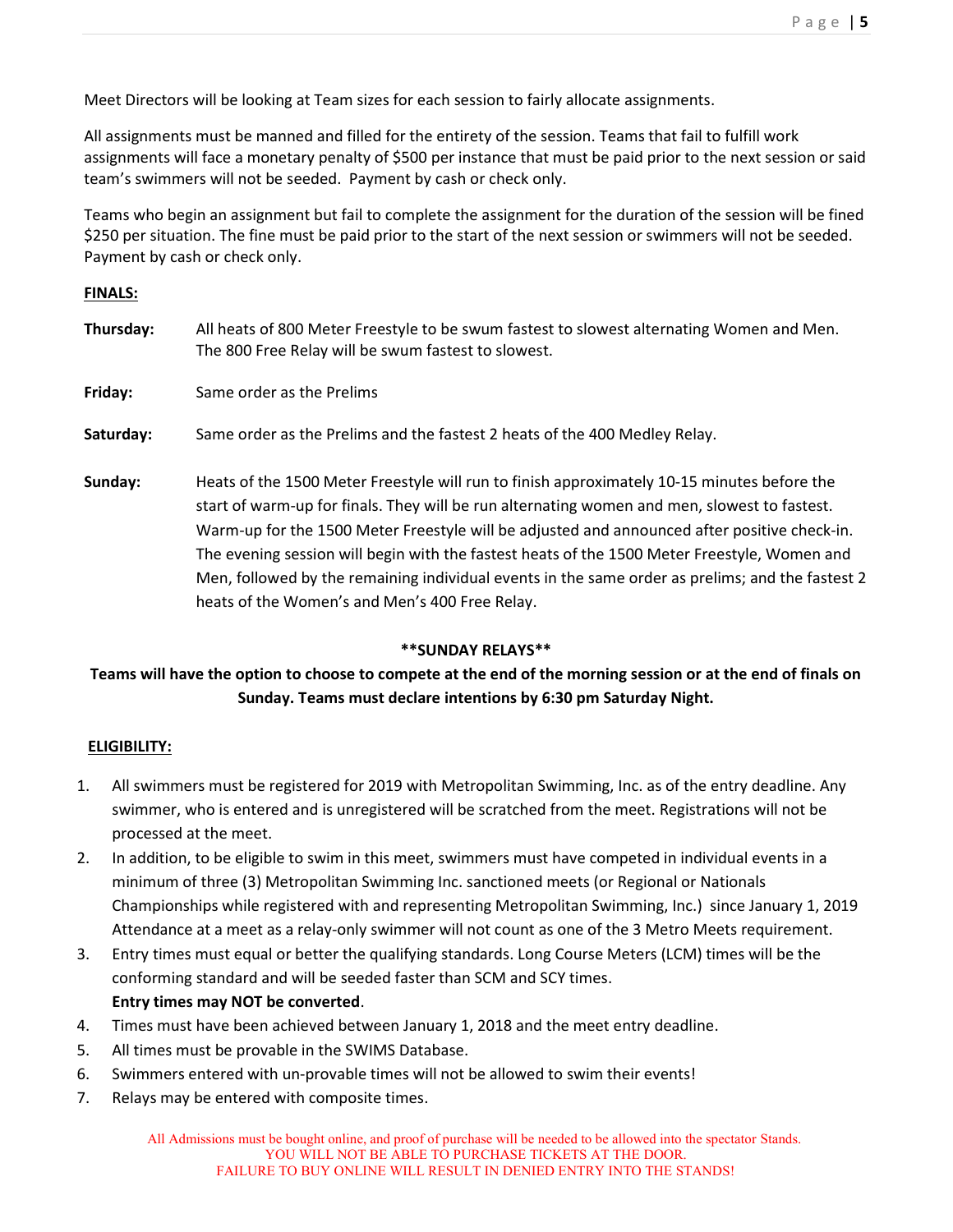- 8. All applicable adults participating in or associated with this meet acknowledge that they are subject to the provisions of the USA Swimming Minor Athlete Abuse Prevention Policy ("MAAPP"), and that they understand that compliance with the MAAPP policy is a condition of participation in the conduct of this competition.
- 9. Only swimmers, coaches with current USA Swimming certification credentials, and officials will be allowed on deck. Coaches will be required to wear an identification bracelet at all times and must be able to produce said identification.

## ENTRIES:

- 1. A swimmer may enter any event for which he/she has met the qualifying standard, but may participate in only six (6) individual events over the course of the weekend.
- 2. If a swimmer exceeds his/her maximum daily or meet allowance of events and is not properly scratched, then the first events listed for that swimmer are the events that he/she will be seeded in and he/she will be scratched from all remaining events.
- 3. A swimmer may not swim more than three (3) individual events at prelims on any one day. Time Trials count towards an athlete's daily max of 3 events per day. Once a swimmer is seeded in a prelims event, it counts as an event for that day.
- 4. A swimmer may swim in any number of relay events during the meet.
- 5. All entries, individual and relay, must be submitted through the USA Swimming OME System (no exceptions) between June 01, 2019 – July 08,2019 This is the only accepted way to enter this meet.
- 6. Relay-only Swimmers must be entered through the OME System to be eligible to swim.
- 7. Reminder please wait until your athletes have exhausted all of their chances to qualify or improve seed times before you finalize your entry and "check‐out". The OME System does not allow for swimmers to change or delete after closing on July 08, 2019.
- 8. Entries' Report must be printed directly from OME after check-out as a confirmation of entries. Screen shots or emails will not be accepted as proof of entries!
- 9. Email all questions: ENTRIES@metroswimming.org

# DISABILITY SWIMMERS:

Swimmers with disabilities that qualify for Disability National Championships are encouraged to enter. Contact the meet director if you need special consideration.

The athlete (or the athlete's coach) is also responsible for notifying the meet referee of any disability prior to the competition.

# DEADLINE:

Entries must be submitted through the USA Swimming OME System starting June 01, 2019 through Meet Deadline. This entry date allows any swims achieved through Monday, July 8th to be submitted prior to the deadline.

The OME System will close at 11:59pm on July 08, 2019

Entries will no longer be accepted on OME after the deadline.

For swimmers qualifying for the first time between July 9th and July 14th coaches must submit information on new entries only, (no times updates will be accepted) no later than 12:00pm (noon) on July 15th to ENTRIES@metroswimming.org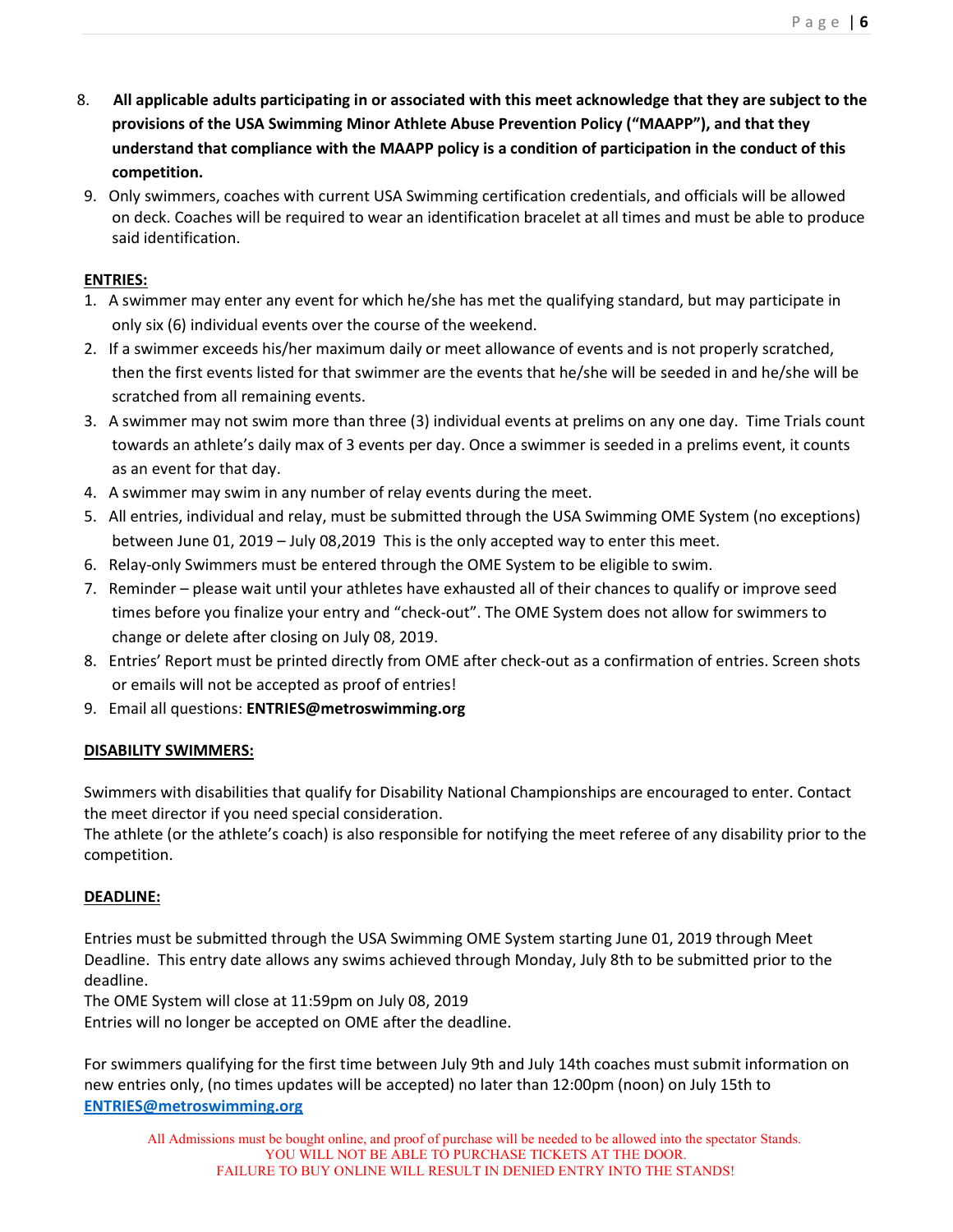### ENTRY FEE:

#### INDIVIDUAL ENTRY: \$6.50 per Entry RELAY ENTRY: \$10.50 per Relay Entered SWIMMER SURCHARGE: \$10.00 per swimmer for Metro Surcharge (including relay‐only swimmers). Credit Card only at OME checkout.

#### "NEW QUALIFIERS or ADDITIONAL ENTRIES"

All fees for entries achieved after the published deadline MUST have payment received by the start of Prelims on Friday July 19, 2019 (If not before) or swimmers will be scratched (cash, check or credit card) Teams should see the Meet Director upon arrival to the meet to settle all invoices.

CORRECTIONS: Psych sheets will be posted on the Metro Website on July 9th.

## All Corrections and New Entries must be submitted no later than Noon on July 15th by email to ENTRIES@metroswimming.org (corrections include missed or mis-entered events). \$10 WILL be assessed for each correction. Metro Swimming is not responsible for entry errors based on incorrect meet files, computer/servers' errors, software bugs, etc.

No exceptions will be made to this deadline. No improvements in seed time will be accepted, including improvements due to changes in course (SCY to LCM or SCM to LCM).

#### SCRATCHES: RULES AND PROCEDURES: PLEASE READ VERY CAREFULLY!!

- 1. POSITIVE CHECK‐IN for the 800 Meter Freestyle MUST be made in person at the pool desk of NCAC between 4pm and 4:45 pm on Thursday July 18, 2019. The 800 Free will be seeded promptly at 5:00 pm.
- 2. Scratches for Friday, Saturday and Sunday will be due no later than 6:30 pm the day before the day of completion. i.e. ‐ Scratches for Saturday due Friday by 6:30 pm. Scratches can be made in person and/or by email. Entries@metroswimming.org
- 3. Positive check‐in for Sundays distance events will be due no later than 6:30 pm on Saturday July 20, 2019. Heats for Sunday's distance will be posted at the pool and on Metro website by end of Saturday Finals.
- 4. In all Timed Final Events (all relays, 800 and 1500 free) and in all Prelim‐Final events, after the events have been either positively checked or seeded, any swimmer who fails to compete in an individual event heat in which he/she is entered and from which he/she has not been scratched will be barred from all further individual and relay events of that day.

 Additionally, that swimmer shall not be seeded in any individual events on succeeding days unless that swimmer declares his/her intent to swim prior to the close of scratches for that day's events.

5. Any swimmer qualifying for a D, C, B, or A final race in an individual event who fails to compete in said final shall be barred from further competition for the remainder of the meet, except as noted in paragraph as noted in 207.11.6 (E). A declared false start under 101.1.3E or deliberate delay of meet under 101.1.5 is not permitted and will be regarded as a failure to compete.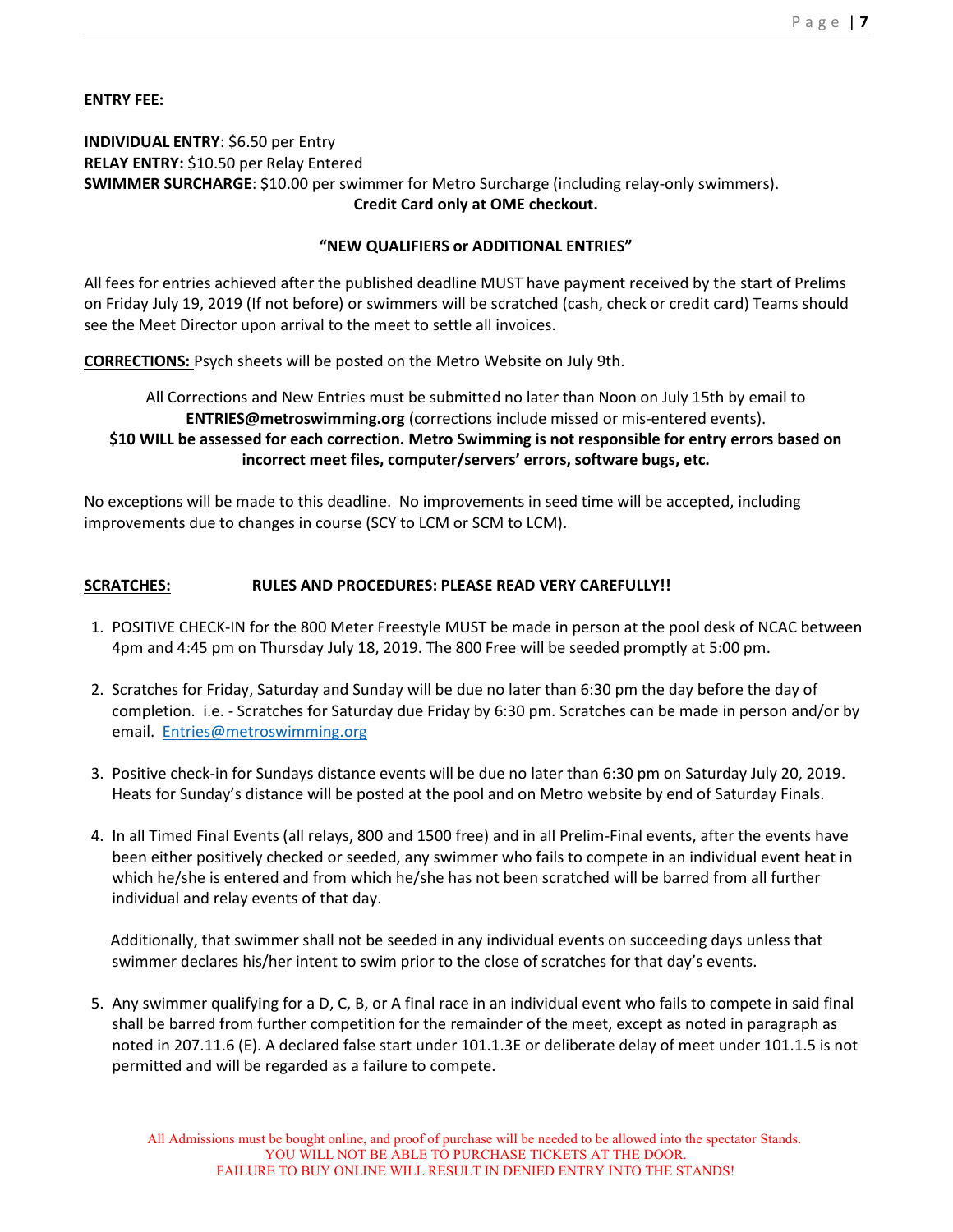- 6. IT IS THE COACHES' RESPONSIBILITY TO CHECK AND MAKE SURE THEIR ATHLETES ARE PROPERLY SCRATCHED OUT OF FINALS AND THAT THEY ARE NOT MOVED INTO THE FINALS SESSION. Please make sure to listen and to check all events scratch sheets prior to the event closing to make sure your athletes are properly scratched. Coaches should not leave the competition deck until events are closed that contain their swimmers.
- 7. \*\*NEW\*\* Head Coaches will be asked to provide a **SINGLE** cell number for contact in the situation when a swimmer scratches into finals once the event is closed. It is the coaches' responsibility to monitor their athletes' standings' regardless while the event is still open.
- 8. Heat sheets for same day finals will be posted within 30 minutes of the conclusion of each morning session.
- 9. A swimmer qualifying for any finals swim, based upon the results of the prelims, must notify the Clerk of Course within 30 minutes after announcement of the qualifiers for that event, that he/she may not intend to compete, and further must declare his/her final intention within 30 minutes following his/her last preliminary event.

If a swimmer fails to follow this procedure, he/she will be barred from further competition for the remainder of the meet, except as noted in Rules 207.11.6.A to F. In addition, if a swimmer fails to follow this procedure for the last session of the meet, his/her club will be fined \$150.00 for each instance.

## RELAY SCRATCH RULES:

The relay scratch rules will be as follows: Any relay team entered in a relay event and not properly scratched must swim the event. Failure to do so will result in each member of the relay team being barred from the next relay event in which they may otherwise be eligible to compete. A relay team member failing to appear ready to swim for a relay event will be barred from his/her next individual event. Relay members who do appear ready to swim shall not be penalized.

It is the responsibility of the Swimmers and the Coaches to make sure that swimmers have not moved up into the top 32 by the close of the prelims session.

Reminder – C & D Bonus finals are non‐scoring finals and are limited to swimmers 18 and under – swimmers 19 and older will be automatically scratched from the Bonus finals unless they move up to the Consolation final due to scratches.

# COACHES:

All coaches must present proof of valid USA Swimming Coach Membership to the Meet Director prior to the commencement of any sanctioned swim meet. All coaches (and/or assistant coaches) will be required to check‐ in at the pool deck in order to be on deck. Wristbands given out to signify compliance with US Membership must be worn at all times of the competition.

In accordance with Metropolitan Swimming Inc. policy, only those coaches who display current, valid USA Swimming credentials will be permitted to act in a coaching capacity at this meet. Live Deck Pass certification is acceptable. Coaches who do not possess these credentials will be required to leave the deck area.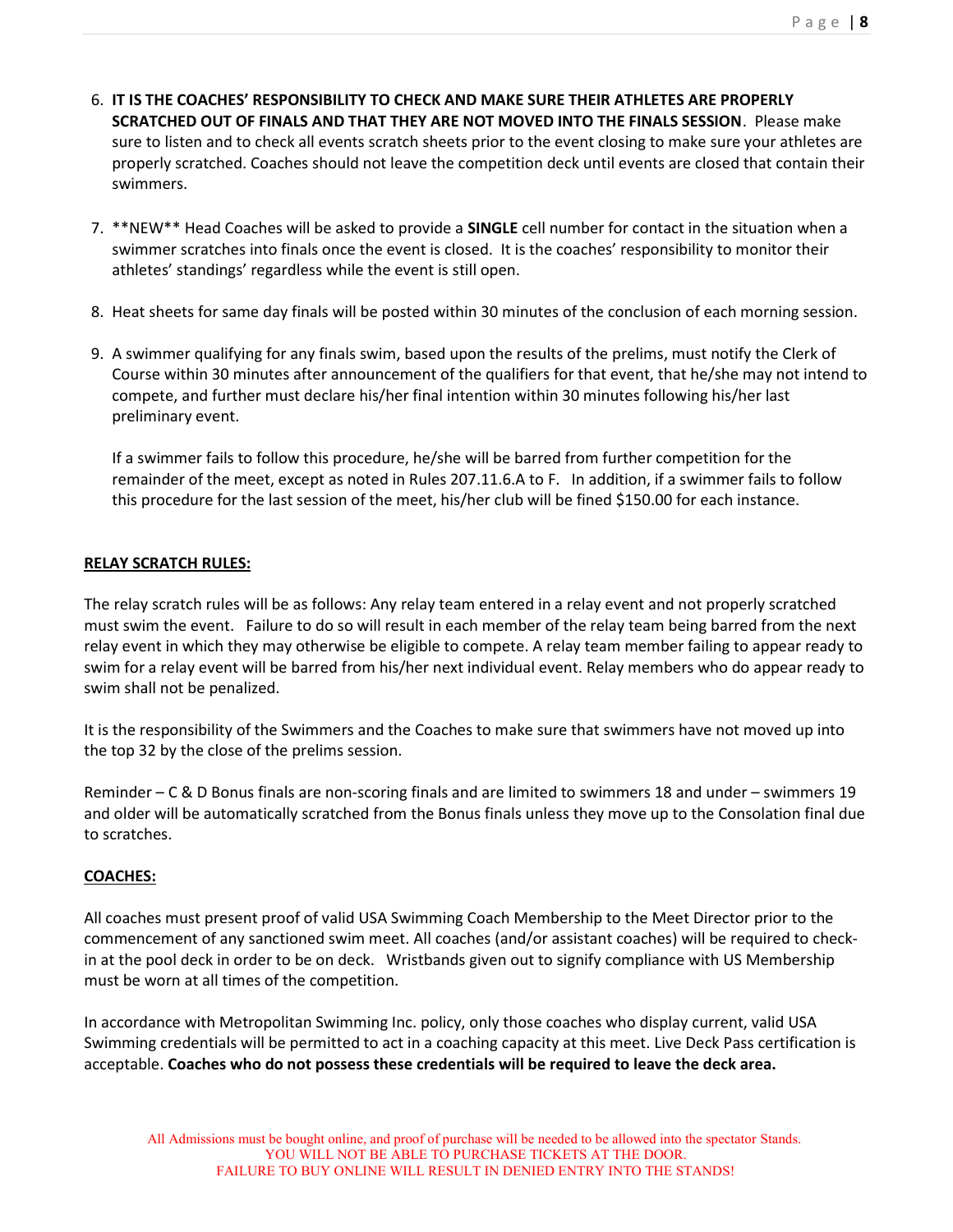#### AWARDS:

Medals for the first 8 places in individual events and first 3 places in relays. Top Women, Men, and Combined Teams Awards will be presented. Female and Male Individual High Point Awards will be presented.

#### SCORING:

#### All events will be scored to 16 places. Points for Individual events are:

- Bonus "D" Final for 50 free and 100 events only ‐ non‐scoring
- Bonus "C" Final non‐scoring
- Consolation "B" Final 9, 7, 6, 5, 4, 3, 2, 1
- Championship Final 20, 17, 16, 15, 14, 13, 12, 11

Points will be doubled for relays. Only two relay teams per club may score.

#### TIME TRIALS:

Time Trials may be offered at the discretion of the meet referee if time permits. Time Trials will be conducted at the end of Prelims each day including Thursdays Timed Finals Session (sign‐up will open at the start of the session Thursday and be open for 30 minutes). Sign‐up for the Time Trials will be offered during each prelim session.

Time trials will be limited to 30 minutes; they will cost \$15.00 per swim. Distance Events 800/1500 will cost \$20.00 per swim.

#### 800/1500 Time Trials

Time Trials for the 800 will be offered at the end of Thursday Session Limited to TWO (2) Heats Mixed Max Signup is first come till space is filled. Sign‐up starts 5:00 pm and closes at 5:30 pm

Time Trials for the 1500 will be slotted into open lanes during the 1500 on Sunday ….and space limited to available open lanes. Sign-up is First come starting at Saturday as Positive check in closes for the event.

Time trials will be open only to swimmers who are entered in individual events in the meet.

Swimmers are allowed a maximum of two (2) time trials over the course of the weekend. Time trial swims count towards an athlete's daily max of 3 events per day. Fee for Relay Time Trials will be \$20.

#### OFFICIALS:

Meet Referee: Sandy Graham e-mail: sandylgraham@earthlink.net

Meet Evaluation Process: Mark Amodio – e‐mail: amodio@vassar.edu Officials wishing to volunteer should contact the Meet Referee by July 02, 2019.

- The Meet is open to all certified officials within Metro. Certified officials from other LSCs are encouraged to apply.
- This meet has been approved as an Officials' Qualifying Meet for National certification evaluation.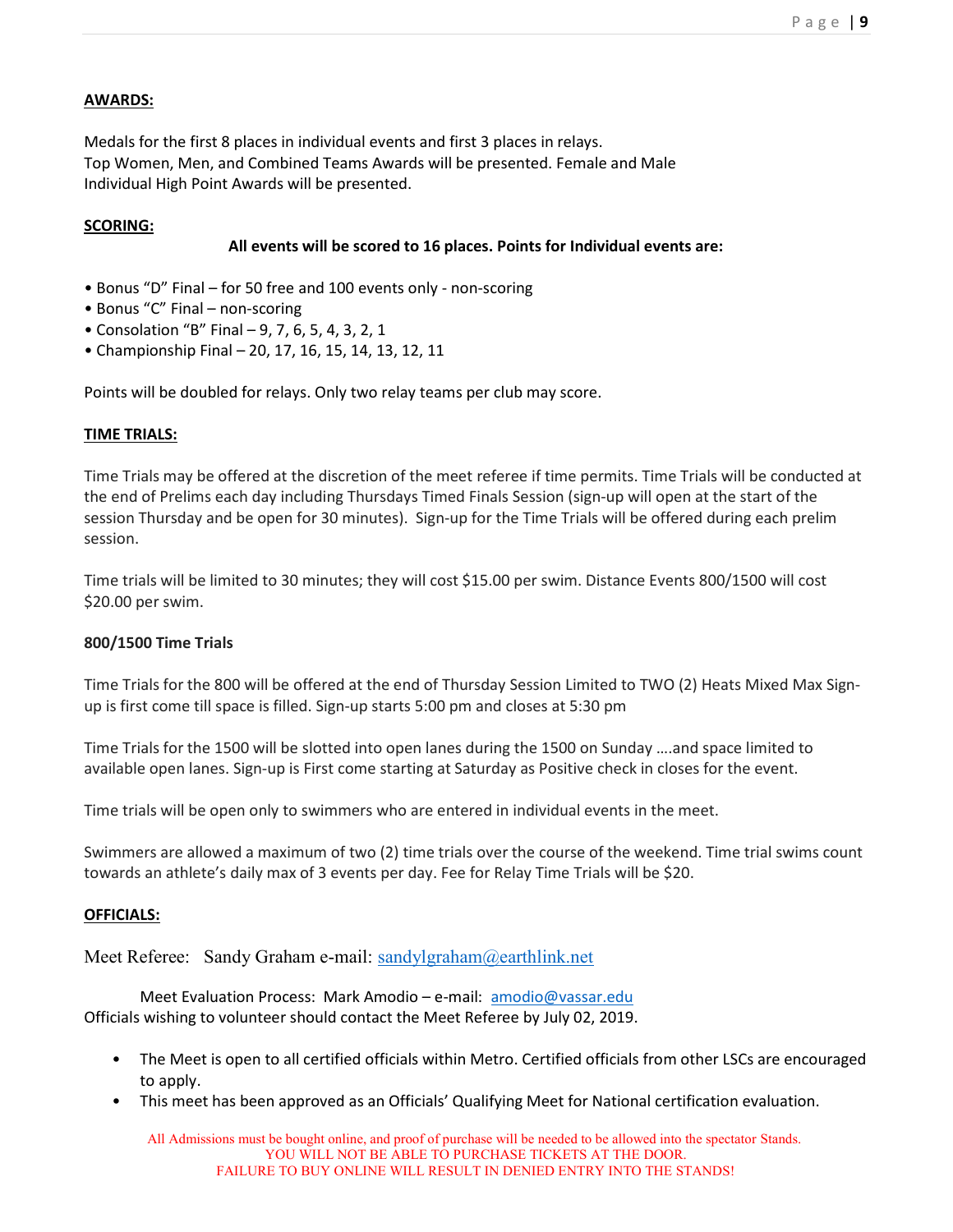- Those seeking evaluations must use the following link to sign up for the meet: LINK
- Officials requesting a national evaluation must also fill out and submit the request for national evaluation form that can be found at LINK
- Email completed requests for evaluation to Mark Amodio at amodio@vassar.edu

### RULES:

The 2019 USA Swimming Rules and Regulations will apply.

The USA Swimming Code of Conduct is in effect for the duration of the meet. The overhead start procedure may be used at the discretion of the meet Referee.

\*\*NEW\*\* 05/08/17

For 400m/400y/500y, 800m/1000y and 1500m/1650y events, the last two heats of an event shall be seeded in accordance with 102.5.1A(2).

## DECK CHANGING: DECK CHANGES ARE PROHIBITED

#### SAFETY:

All swimmers must wear footwear upon leaving the pool area. Metropolitan Safety and Warm‐up procedures will be in effect. Marshals will be present throughout warm-ups and competition and have the authority to remove, with the concurrence of the Meet Referee, any swimmer, coach, club, or spectator for failure to follow the safety rules.

"Any swimmer entered in the meet must be certified by a USA Swimming member coach as being proficient in performing a racing start or must start each race from within the water. When unaccompanied by a member‐ coach, it is the responsibility of the swimmer, or the swimmer's legal guardian, to ensure compliance with this requirement"

Only swimmers, coaches with current USA Swimming certification credentials, and officials will be allowed on deck. Coaches will be required to wear an identification bracelet at all times and be able to produce said identification upon request.

#### DISCLAIMER:

Upon acceptance of his/her entries, the participant waives all claims against Nassau County Aquatic Center, Nassau County, Metropolitan Swimming Inc., USA Swimming Inc., their agents or representatives for any injury occurring as a result of the meet.

"It is understood that USA Swimming, Inc. and Metropolitan Swimming, Inc. shall be free from liabilities or claims for damages arising by reason of injuries to anyone during the conduct of the event."

#### AUDIO/VISUAL STATEMENT:

Use of Audio or visual recording devices, including a cell phone, is not permitted in changing areas, rest rooms, locker rooms or behind the starting blocks.

Operation of a drone, or any other flying apparatus, is prohibited over the venue (pools, athlete/coach areas, spectator areas and open ceiling locker rooms) any time athletes, coaches, officials and/or spectators are present."

#### ADMISSION: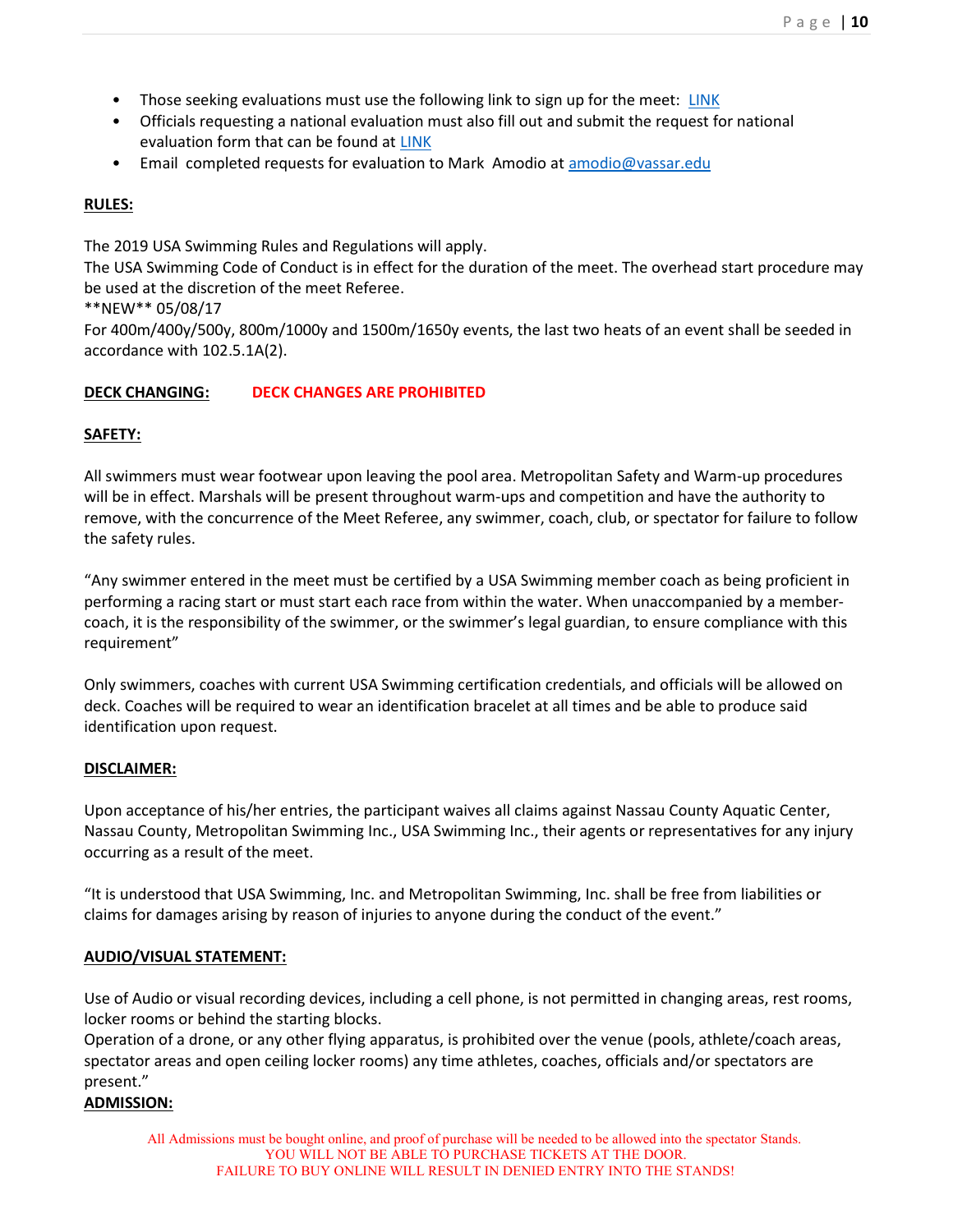ALL ADMISSIONS MUST BE BOUGHT ONLINE, AND PROOF OF PURCHASE WILL BE NEEDED TO BE ALLOWED INTO THE SPECTATOR STANDS. YOU WILL NOT BE ABLE TO BUY TICKETS AT THE DOOR. FAILURE TO BUY ONLINE WILL RESULT IN NO ENTRY TO THE MEET

Thursday Distance: \$1.00 per session Friday, Saturday, Sunday: Fee per session: Adult Admission: \$10.00 per person Child Admission: \$3.00 per person Sunday Distance Session: \$3.00 per person All Sessions Pass: \$50.00 – Includes Finals and Heat Sheet

TICKET LINK: https://metromeets.ticketleap.com/2019lcmmets/details

#### PROGRAMS:

Psych Sheets and Finals Programs: \$3.00 per session Purchasing an All Session Pass will include Meet program for Prelims and a Finals Heat Sheet

#### MERCHANTS:

THERE WIL BE CONCESSIONS AVAILABLE DURING THE MEET Vendors will be available with swimming merchandise throughout the meet.

#### PARKING:

Parking is ample parking available. Patrons must not park in areas sectioned off for NCAC Staff.

#### DIRECTIONS:

#### FROM VERRAZANO NARROWS BRIDGE AND KENNEDY AIRPORT:

Follow signs to Belt Parkway/Long Island East. Take Belt Parkway eastbound past Kennedy Airport – after Kennedy Airport stay in the left lane and look for signs to Southern State Parkway East. Take So. State Parkway East to Meadowbrook Parkway (northbound) to NY‐24

Hempstead Turnpike (exit M\$) East. On Hempstead Turnpike go to the left lane and make a left at the first light (Merrick Ave.) – At first traffic light make a right. This is the entrance to the pool.

#### FROM WHITESTONE AND THROGS NECK BRIDGES:

Take Cross Island Parkway South to Exit 29, Grand Central Parkway Eastbound. Follow Grand Central Parkway to Meadowbrook Parkway southbound (Jones Beach). Get off Meadowbrook Parkway at NY‐24 Hempstead Turnpike. (Exit M4). On Hempstead Turnpike g to the left lane and make a left at the first light (Merrick Ave.) – At first traffic light make a right. This is the entrance to the pool.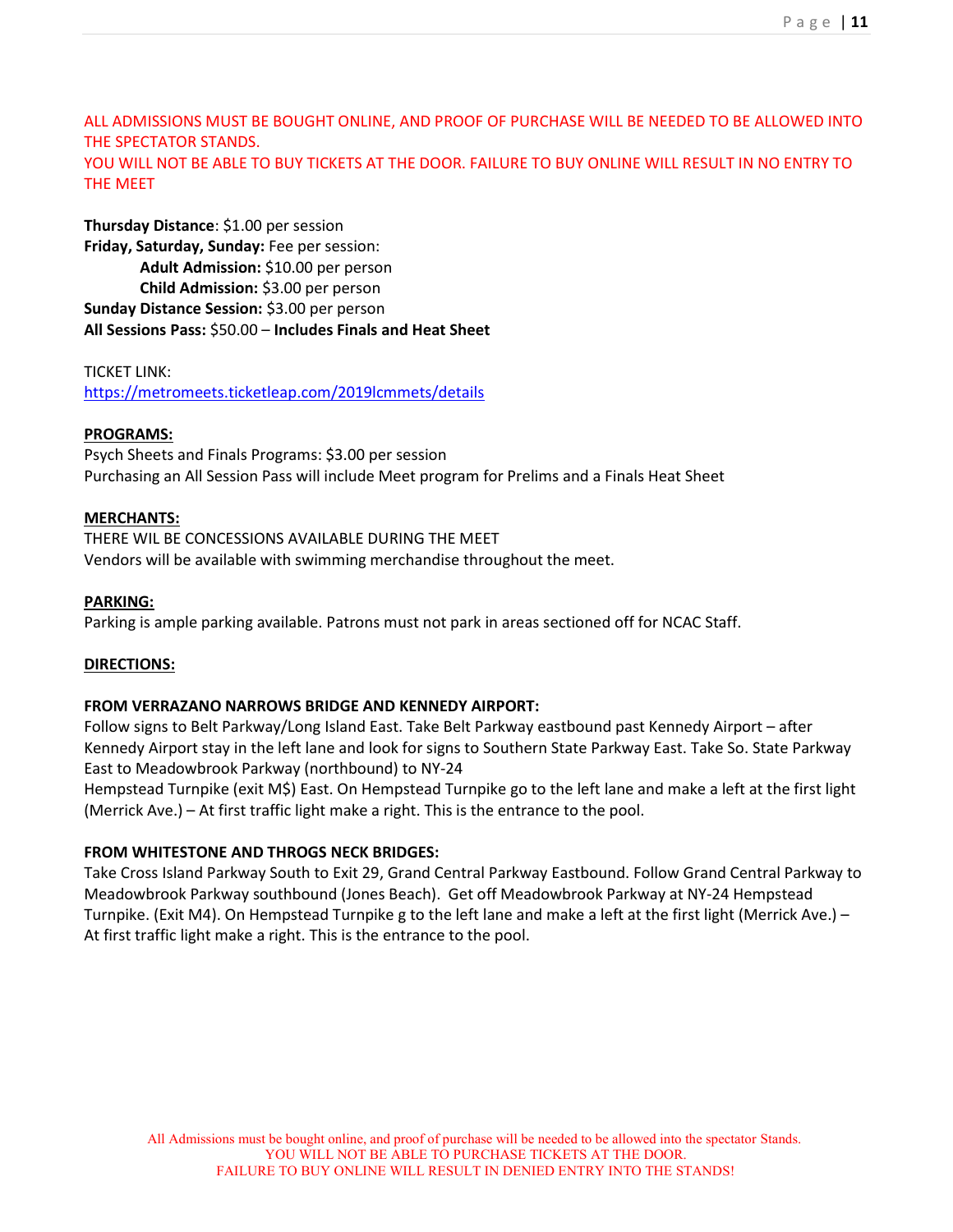#### Session Information:

#### Session: 1 Thursday Distance Day of Meet: 1 Starts at 05:30 PM

| <b>Finals</b>  | 1 Women 800 Freestyle             |
|----------------|-----------------------------------|
| <b>Finals</b>  | 2 Men 800 Freestyle               |
| <b>Finals</b>  | 3 Women 800 Freestyle Relay       |
| Finals         | 4 Men 800 Freestyle Relay         |
|                | Session: 2 Friday Prelims         |
|                | Day of Meet: 2 Starts at 09:00 AM |
| Prelims        | 5 Women 100 Breaststroke          |
| <b>Prelims</b> | 6 Men 100 Breaststroke            |
| <b>Prelims</b> | 7 Women 200 Freestyle             |
| <b>Prelims</b> | 8 Men 200 Freestyle               |
| <b>Prelims</b> | 9 Women 100 Butterfly             |
| <b>Prelims</b> | 10 Men 100 Butterfly              |
| <b>Prelims</b> | 11 Women 400 IM                   |
| <b>Prelims</b> | 12 Men 400 IM                     |

#### Session: 3 Friday Finals Day of Meet: 2 Starts at 06:00 PM

| <b>Finals</b> | 5 Women 100 Breaststroke |
|---------------|--------------------------|
| <b>Finals</b> | 6 Men 100 Breaststroke   |
| <b>Finals</b> | 7 Women 200 Freestyle    |
| <b>Finals</b> | 8 Men 200 Freestyle      |
| <b>Finals</b> | 9 Women 100 Butterfly    |
| <b>Finals</b> | 10 Men 100 Butterfly     |
| <b>Finals</b> | 11 Women 400 IM          |
| Einalc        | $12.3$ $Mon$ $100.18$    |

Finals 12 Men 400 IM

#### Session: 4 Saturday Prelims

# Day of Meet: 3 Starts at 09:00 AM

| Prelims | 13 Women 200 IM         |
|---------|-------------------------|
| Prelims | 14 Men 200 IM           |
| Prelims | 15 Women 50 Freestyle   |
| Prelims | 16 Men 50 Freestyle     |
| Prelims | 17 Women 100 Backstroke |
| Prelims | 18 Men 100 Backstroke   |
| Prelims | 19 Women 400 Freestyle  |

Prelims 20 Men 400 Freestyle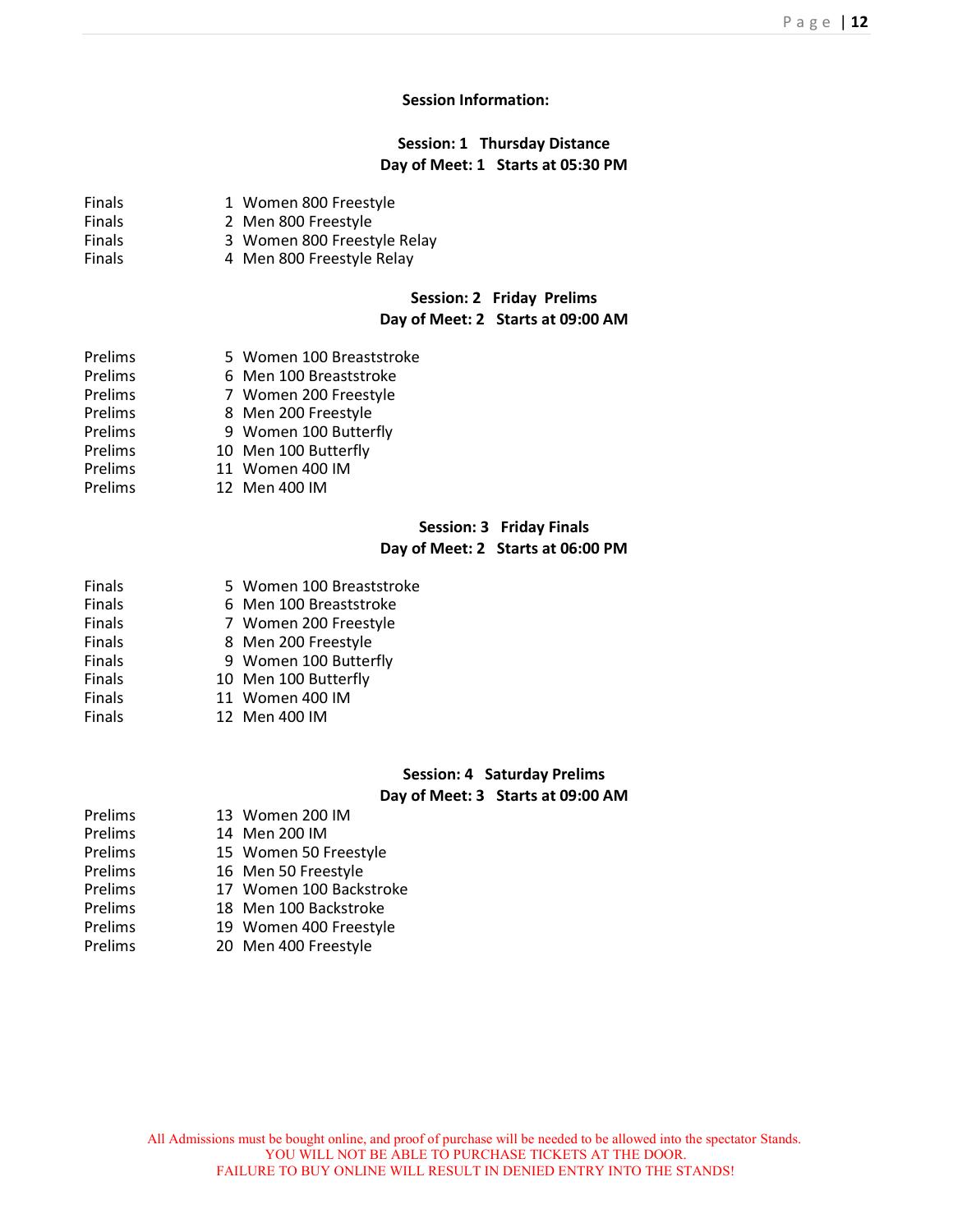# Session: 5 Saturday Finals

#### Day of Meet: 3 Starts at 06:00 PM

| <b>Finals</b> | 13 Women 200 IM                                                        |
|---------------|------------------------------------------------------------------------|
| <b>Finals</b> | 14 Men 200 IM                                                          |
| Finals        | 15 Women 50 Freestyle                                                  |
| Finals        | 16 Men 50 Freestyle                                                    |
| Finals        | 17 Women 100 Backstroke                                                |
| Finals        | 18 Men 100 Backstroke                                                  |
| Finals        | 19 Women 400 Freestyle                                                 |
| Finals        | 20 Men 400 Freestyle                                                   |
| Finals        | 21 Women 400 Medley Relay                                              |
| Finals        | 22 Men 400 Medley Relay                                                |
|               | <b>Session: 6 Sunday Prelims</b><br>Day of Meet: 4 Starts at 09:00 AM  |
| Prelims       | 25 Women 200 Backstroke                                                |
| Prelims       | 26 Men 200 Backstroke                                                  |
| Prelims       | 27 Women 200 Breaststroke                                              |
| Prelims       | 28 Men 200 Breaststroke                                                |
| Prelims       | 29 Women 100 Freestyle                                                 |
| Prelims       | 30 Men 100 Freestyle                                                   |
| Prelims       | 31 Women 200 Butterfly                                                 |
| Prelims       | 32 Men 200 Butterfly                                                   |
|               | <b>Session: 7 Sunday Distance</b><br>Day of Meet: 4 Starts at 01:30 PM |
| Finals        | 23 Women 1500 Freestyle                                                |
| <b>Finals</b> | 24 Men 1500 Freestyle                                                  |
|               | <b>Session: 8 Sunday Finals</b><br>Day of Meet: 4 Starts at 09:00 PM   |
| Finals        | 25 Women 200 Backstroke                                                |
| <b>Finals</b> | 26 Men 200 Backstroke                                                  |
| Finals        | 27 Women 200 Breaststroke                                              |
| Finals        | 28 Men 200 Breaststroke                                                |
| <b>Finals</b> | 29 Women 100 Freestyle                                                 |
| Finals        | 30 Men 100 Freestyle                                                   |
| <b>Finals</b> | 31 Women 200 Butterfly                                                 |
| <b>Finals</b> | 32 Men 200 Butterfly                                                   |
| <b>Finals</b> | 33 Women 400 Freestyle Relay                                           |
| <b>Finals</b> | 34 Men 400 Freestyle Relay                                             |